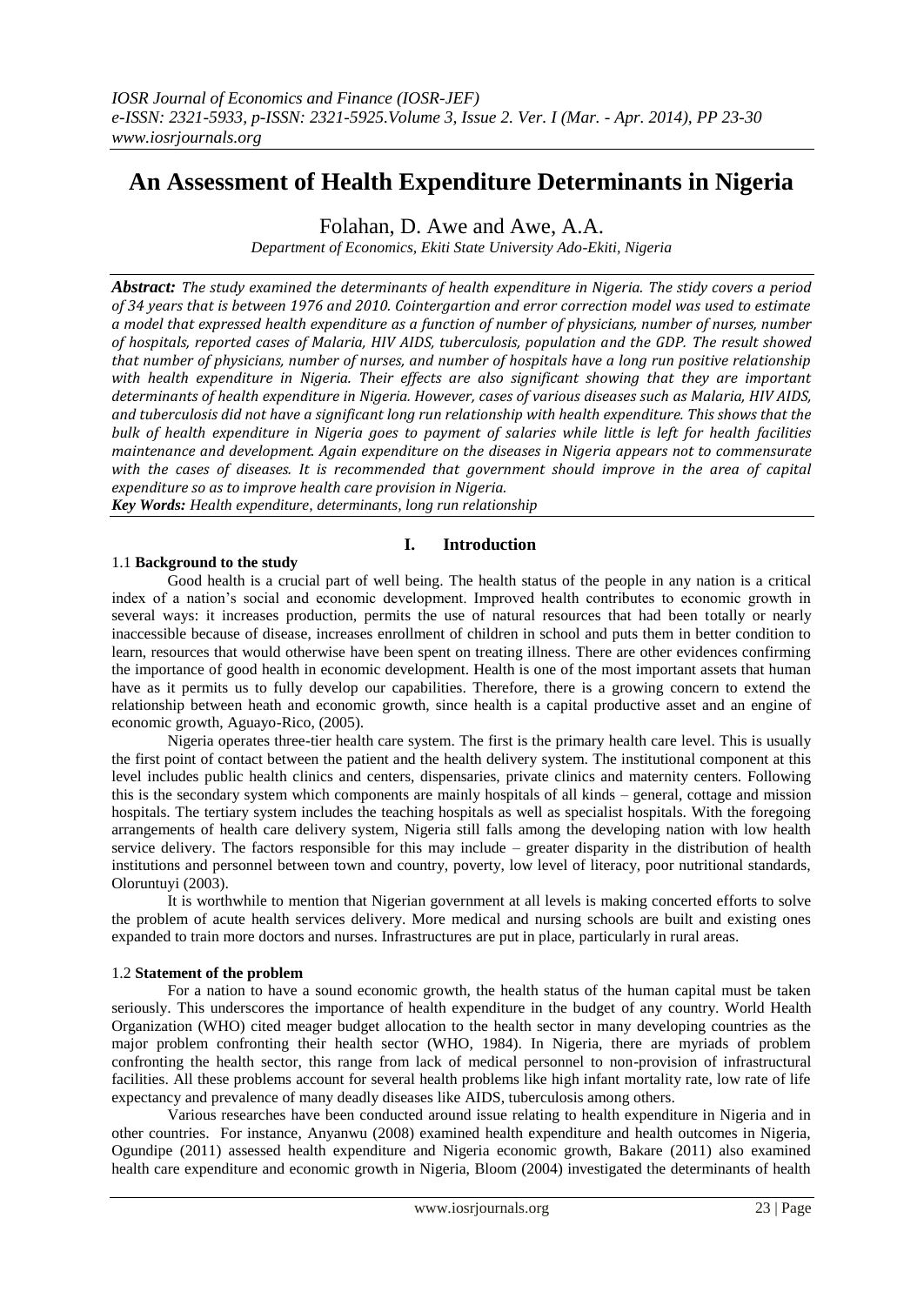seeking behaviour in Uganda, and Filmer (2003) studied the determinants of provincial health expenditure in Canada among others. It could been seen that none of these researchers examined determinants of health expenditure, they are more concerned about the relationship between health expenditure and economic growth. The only research that is, Filmer (2003) that studies determinants of health expenditure focused on the Canadian economy which is a developed economy and not Nigeria.

On this note, this research work hopes to empirically appraise health expenditure in Nigeria with a view to identifying its major determinants as well as critically assessing the relationship between each determinant and health expenditure in Nigeria. This will pave way for a more comprehensive appraisal of health sector expenditure in Nigeria and consequently lead to emergence of a more vibrant health sector made possible through improved funding.

#### **II. Literature**

Bloom and Canning (2001) studied the effect of health on economic growth, using a production function model of economic growth to account for two additional variables that micro economists have identified as fundamental components of human capital: work experience and health. The main results, is that health has a positive and statistically significant effect on economic growth. The study suggests that a one year improvement in a population life expectancy contributes to an increase of 4 percent in output.

Anyanwu and Erhijakpor (2007) assessed health expenditure and health outcomes in Nigeria. The study provided econometric evidence linking African countries' per capita total as well as government health expenditures and per capita income to two health outcomes: infant mortality and under-five mortality. This relationship is examined, using data from 47 African countries between 1999 and 2004. They found out that health expenditures have a statistically significant effect on infant mortality and under-five mortality. The magnitude of the elasticity estimates are in consonance to those reported in the literature. For African countries, their results imply that total health expenditures (as well as the public component) are certainly important contributor to health outcomes. In addition, they also found out that both infant and under-five mortality positively and significantly affect the health outcomes, higher numbers of physicians and female literacy significantly reduce these health outcomes. According to them, these results have important implications for attaining the targets envisioned by the Millennium Development Goals (MDG).

Abu and Abdulahi, (2010) examined government expenditure and economic growth in Nigeria and observed that rising government expenditure has not been translated to meaningful development as Nigeria still ranks among world"s poorest countries. In an attempt to investigate the effect of government expenditure on economic growth, they employed a disaggregated analysis. The results revealed that government total capital expenditure (TCAP), total recurrent expenditures (TREC), and government expenditure on education (EDU) have negative effect on economic growth. On the contrary, rising government expenditure on transport and communication (TRACO), and health (HEA) results to an increase in economic growth. Their recommendations included among others the following; firstly, government should increase both capital expenditure and recurrent expenditure, including expenditures on education, as well as ensuring that funds meant for the development of these sectors are properly managed, secondly, government should increase its investment in the development for business to strive, thirdly, government should raise its expenditure in the development of the health sector since it would enhance labour productivity and economic growth, lastly, government should encourage and increase the funding of anti-corruption agencies in order to tackle the high level of corruption found in public offices.

Bakare and Olubokun (2011) investigated the relationship between health care expenditures and economic growth in Nigeria. The ordinary least square multiple regression analytical method was used to examine the relationship between health care expenditures and economic growth. The data analysis showed a significant and positive relationship between health care expenditures and economic growth. The study thus recommended that Nigeria policy makers should pay closer attention to the health sector by increasing its yearly budgetary allocation to the sector. Nevertheless, the key to good results lies not in ordinarily increasing particular budgetary allocation but rather, in implementing a public finance system that to the extent possible, links specific expenditure and revenue decisions and ensure the usage of the allocated fund as transparently as possible.

In conclusion, after considering different opinions of various authors discussed above about what variables should be considered determinants of health expenditure, we therefore identify the following determinants are numbers of nurses and midwives, numbers of physicians, total population, capital expenditure such as building and maintenance of hospitals and health centers and finally social expenditure.

#### **Model specification**

Following the Kee (2001) model of slope homogeneity the government health expenditure is expressed as a function of health status, federal transfer to provinces, the share of publicly funded health expenditure, the share of senior population and income. But Roberts (1999) expatiated share of publicly funded health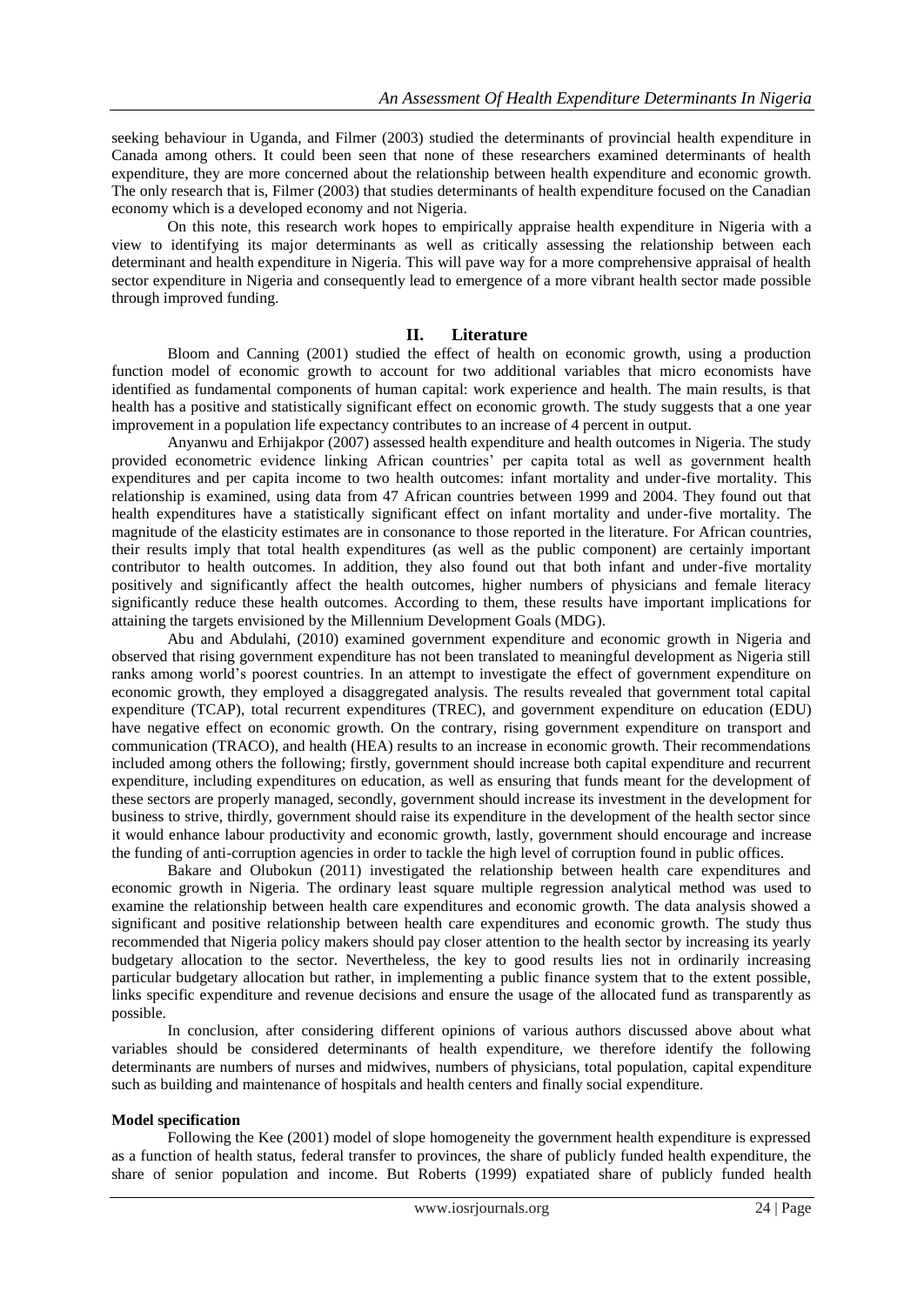expenditure to include expenses on Physicians and other health workers. Again, according to the Commission for Macroeconomics and Health (2001) communicable diseases like HIV-AIDS, Tuberculosis and Malaria are very crucial in determining health care expenditure especially in the sub Sahara African Countries. Consequently, a modified form of Kee"s model of determinants of health expenditure is expressed thus:

# $\delta H E = \alpha_0 + \alpha_1 P HY + \alpha_2 NNM + \alpha_3 NHP + \alpha_4 MAL + \alpha_5 TBC + \alpha_6 HIV + \alpha_7 POP + \alpha_8 GDP.$

where Health expenditure (HE) Total number of physicians (PHY) Total number of nurses and midwives (NNM) Total Number of hospital (NHP) Malaria (MAL) Tuberculosis (TBC) Human Immuno-deficiency/Acquired Immune Deficiency Syndrome (HIV) Total population (POP) Gross domestic product at current factor cost (GDP)

#### **Estimation technique**

The estimation procedures employed in this empirical investigation is based on Johansen and Joselius co-integration analysis and error correction model (ECM). The choice of this estimation procedure is informed by the need to determine the time series characteristics of the variables that are used in this study. The Johansen co-integration is the statistical equivalence of the economic theoretic notion of stable long-run equilibrium. The existence of the concept among the variables of the model provides somewhat conclusive evidence on the existence of stable equilibrium relationships among them. The process of co-integration is discussed as follows:

#### (A) **Unit Root Test**

Currently, there are some commonly accepted methods of testing for unit roots. These are the Dickey-Fuller (DF), Augmented Dickey-Fuller (ADF) test and the Philip Peron (PP) test.

The Augmented Dickey-Fuller (ADF) test is considered superior to the Dickey-Fuller (DF) test because it adjusts appropriately for the occurrence of serial correlation.

$$
X_{t} = b_{0} + b_{1}X_{t-1} + b_{2}X_{t-2} + b_{n}X_{t-n} + U
$$

Where U is a stationary error term. The null hypothesis that  $X_t$  is non stationary is rejected if  $b_1$  is significantly negative.

The number of lag  $(n)$  of  $X_t$  is usually chosen to ensure that the regression is approximately white noise. It is simply referred to as the DF test if no such lags are required in which case b<sup>i</sup> = 0 (i = 1…………..n). However, the t-ratio from the regression does not have a limiting normal distribution.

Thus, a time series  $X_t$  is stationary if its mean  $E(Xt)$  is independent of time and its variance  $E\{X_t - E\}$  $(X_t)^2$  is bounded by some finite number and does not vary systematically with time. It tends to return to its mean with the fluctuations around this mean having constant amplitude.

#### (B) **Co-integration and Error Correction Model**

The theory of multivariate co-integration, as propounded and propagated by Johansen and Joselius provides a nexus or connection among integrated processes and the notion of long run equilibrium.

The co integration test commenced with a test for the number of co-integrating relation or rank (r) of  $\pi$ using Johansen"s maximal Eigen value of the stochastic matrix and the likelihood Ratio (LR) test based on the trace of the stochastic matrix  $\pi$  which is the long – run multiplier matrix of m x n that is the matrix of the coefficients. Note that the Eigen value of  $\pi$ 1 are the roots of the kth order characteristic polynomial  $|\Pi_1 - vI|$ obtained by solving the characteristic equation

$$
\left| \begin{array}{c} \Pi_1 - v \end{array} \right| = 0
$$

The number of non – zero Eigen value is the rank of the matrix  $\pi$ . Also, the trace statistic suggested by Johansen to determine the co- integration rank in a multivariate model is based on the ordered (estimated) Eigen value in the following relation.

$$
Trace(r_0/k) = -T \sum_{ir=r_0+1}^{K} \ell n (1 - \lambda_i).
$$

Where  $\lambda i =$  ordered (estimated) Eigen value.

This is the relevant test statistic for the null hypothesis  $r \le r_0$  against the alternative  $r \ge r_0 + 1$  following a sequence (This sequence has been fully discussed under chapter three)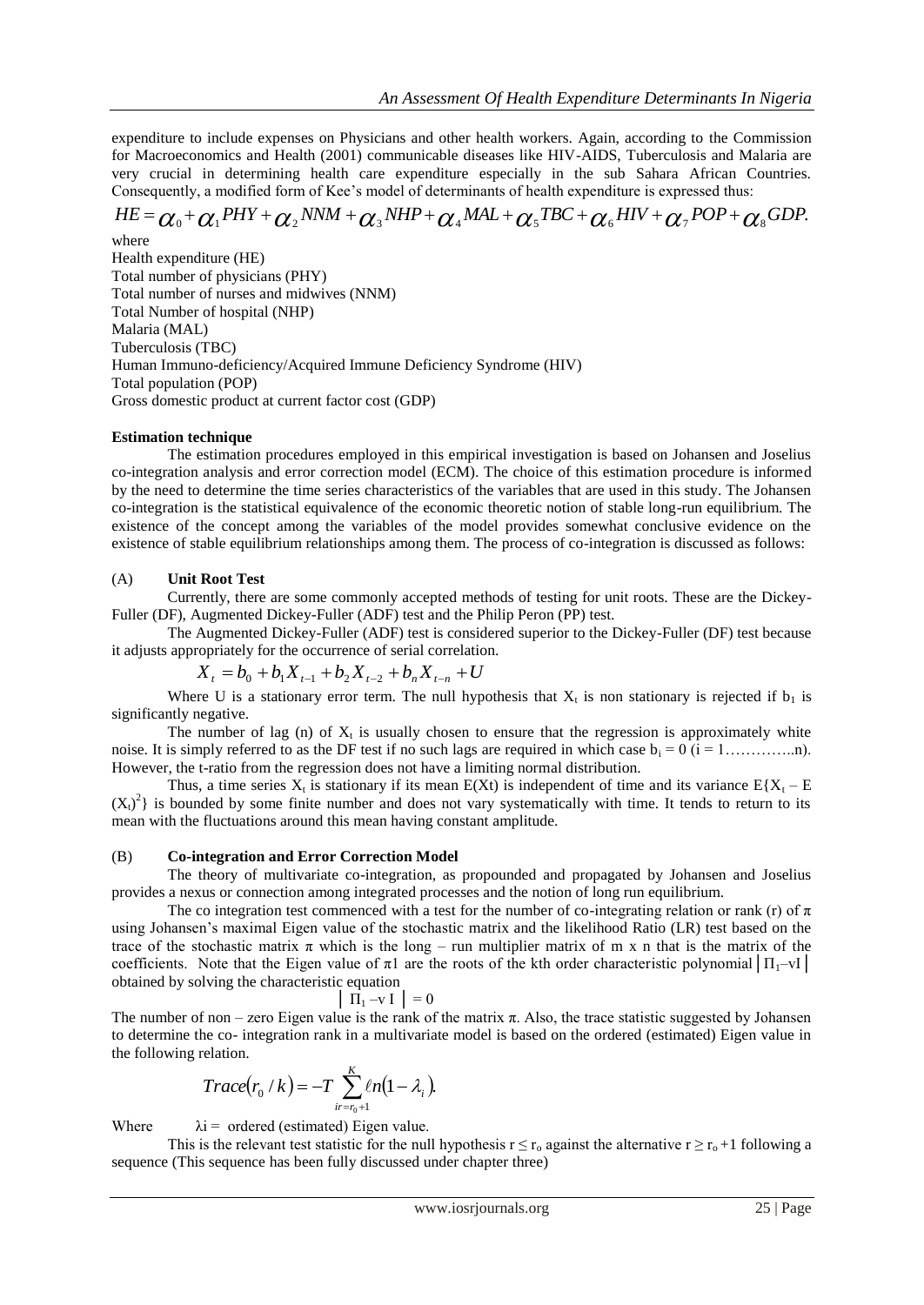Π matrix (the matrix of the coefficient in the VAR models) is a product of two matrices α and β. Let Y denote an n x 1 vector of the I (1) variables the rank of  $\pi$  which is r, determines how many linear combination of the variables in the levels are stationary. If  $r = o$  such that  $\pi = 0$ , none of the linear combination are stationary.  $\Pi$ can be factored, that is  $\pi = \alpha \beta$ . Both  $\alpha$  and  $\beta$  are n x r matrices. While  $\beta$  contains the co-integrating vector (the error – correction mechanism in the system),  $\alpha$  is the adjustment parameter.

The second is the maximum Eigen value  $(\lambda_{\text{max}})$  statistic:

$$
\lambda_{\max}^{}=-T\ell n(1-\lambda_{_{r+1}})
$$

This test allows for the comparison of a cointegrating rank of r against the alternative of a cointegrating rank of  $r + 1$ . This test may then be repeated for larger values of r until one fails to reject the null hypothesis.

The Johansen representation theorem establishes formally the theoretical basis of error-correction modeling. According to the theorem, if  $y_t$  and  $X_t$  are co-integrated, then there is a long run relationship between them. In addition, the theorem proves that the short-run adjustment dynamics can be usefully described by the error correction model (ECM) as stated in the following equation:

 $a(L)\Delta Y_t = a_0 - \chi(Y_t - d_iX_t) + b(L) \Delta Y_t + C(L) \Sigma_t$ 

In simple terms, the ECM involves using the lagged residual to correct for deviations of actual values from the long run equilibrium values. To fix ideas, consider the equation above and will discover that the residual from that regression is  $U_t = y_t$ . BX<sub>t</sub> which is 1 (0), since  $y_t$  and  $X_t$  are assumed to be con-integrated. In applied work we require that the coefficient of ECM be significant and negative. Its sign should be negative if it is to play the role of error correction. Specifically, if actual equilibrium value is too high, the error correction term will reduce it, while if it is too low, the error correction term will raise it.

#### **III. Result And Discussion**

Before exploring the time series properties of the variables, descriptive statistics was first used to examine the behavior of the variables and the trend over the years, these include the summary of statistics ranging from measures fo variation and dispersion

| Variable     | observation | Mean     | Standard  | Min      | Max      |
|--------------|-------------|----------|-----------|----------|----------|
|              |             |          | Deviation |          |          |
| LHE          | 30          | 18.51202 | 3.644719  | 14.21607 | 23.09574 |
| <b>LNPHY</b> | 30          | 10.14535 | .4759593  | 9.274817 | 10.95084 |
| <b>LNNM</b>  | 30          | 11.71844 | .3785877  | 10.87625 | 12.3921  |
| <b>LNHP</b>  | 30          | 10.06387 | .6262081  | 9.212338 | 10.81316 |
| LHIV         | 30          | 14.62811 | .4260799  | 13.28788 | 15.00943 |
| <b>LTUB</b>  | 30          | 6.04611  | .2633001  | 5.590987 | 6.356108 |
| LMAL         | 30          | 14.47819 | .5145204  | 13.72082 | 15.27312 |
| <b>LPOP</b>  | 30          | 18.50108 | .2150891  | 18.14022 | 18.85563 |
| LGDP         | 30          | 25.54347 | .5562785  | 24.75466 | 26.56339 |

Table 1 **Descriptive Statistics**

Source: Computed by the Author

The descriptive statistics shows that the mean of health expenditure is high but with a low variance. The implication is that the health expenditure might not have shown significant variations over the years. Similar dimension was exhibited by the LNPHY and LNNM but LNHP shows a higher level of variance thus; indicating that there has been a relatively high variation in the numbers of hospital established over the years. For the diseases, that is LHIV, LTUB and LMAL all of them showed very low variance over the period under study but the mean appears to be a bit high.

Table 2 Covariance Matrix

| $14010 \n\pm 0.000$ |        |              |             |             |             |             |             |             |        |
|---------------------|--------|--------------|-------------|-------------|-------------|-------------|-------------|-------------|--------|
|                     | LHE    | <b>LNPHY</b> | <b>LNNM</b> | <b>LNHP</b> | <b>LPOP</b> | <b>LGDP</b> | <b>LHIV</b> | <b>LTUB</b> | LMAL   |
| <b>LHE</b>          | 1.0000 |              |             |             |             |             |             |             |        |
| <b>LNPHY</b>        | 0.8485 | .0000        |             |             |             |             |             |             |        |
| LNNM                | 0.5189 | 0.7879       | 1.0000      |             |             |             |             |             |        |
| <b>LNHP</b>         | 0.9598 | 0.8369       | 0.4633      | 1.0000      |             |             |             |             |        |
| <b>LPOP</b>         | 0.8852 | 0.9885       | 0.7475      | 0.8848      | 1.0000      |             |             |             |        |
| LGDP                | 0.8165 | 0.9863       | 0.8399      | 0.8000      | 0.9842      | 1.0000      |             |             |        |
| LHIV                | 0.8878 | 0.7832       | 0.4882      | 0.9116      | 0.8217      | 0.7514      | 1.0000      |             |        |
| <b>LTUB</b>         | 0.8959 | 0.8792       | 0.4363      | 0.9211      | 0.9113      | 0.8345      | 0.8309      | 1.0000      |        |
| LMAL                | 0.8048 | 0.9147       | 0.6245      | 0.8317      | 0.9361      | 0.9060      | 0.7182      | 0.9143      | 1.0000 |
|                     |        |              |             |             |             |             |             |             |        |

Source: Computed by the Author

The covariance matrix shows various correlations among the variables of interest. It is very apparent from the result on the table that virtually all the variables show very high correlation with the health expenditure. The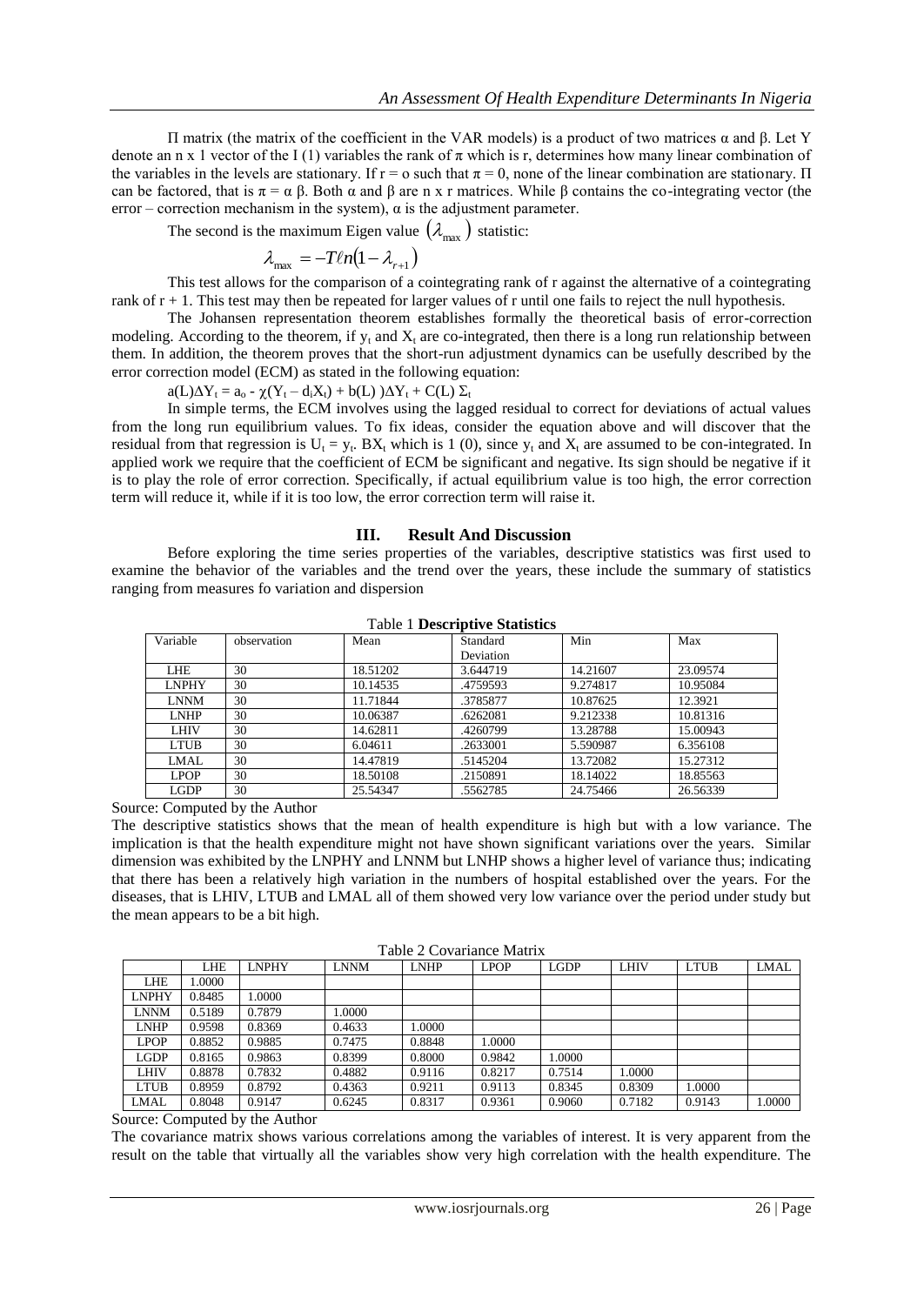implication of this is that all the variable are most likely going to be important determinant of health expenditure in Nigeria.

#### **Time series properties of variables in the model.**

The ADF test for unit root was conducted for the variables in the model at both levels and first difference. Accordingly the null hypothesis is that there is a unit root in each variable, that is each variable is non-stationary the rule of thumb is that the null hypothesis of unit root should be accepted if both ADF and PP statistics are less negative than the critical value, otherwise, the direction of the alternative hypothesis.

| <b>Series</b> | <b>ADF Unit Root Test</b> |                      |
|---------------|---------------------------|----------------------|
|               | <b>Test Statistics</b>    | Order of Integration |
| LHE           | $-5.298***$               | I(1)                 |
| LNPHY         | $-6.568***$               | I(1)                 |
| <b>LNNM</b>   | $-4.178**$                | I(1)                 |
| <b>LNHP</b>   | $-4.768***$               | I(1)                 |
| <b>LHIV</b>   | $-21.070**$               | I(0)                 |
| LTUB          | $-3.453*$                 | I(1)                 |
| LMAL          | $-3.434**$                | I(1)                 |
| <b>LPOP</b>   | $-4.218**$                | I(1)                 |
| LGDP          | $-4.543***$               | I(1)                 |

|  | <b>Table 3: ADF Unit Root Tests For Selected Series</b> |  |
|--|---------------------------------------------------------|--|
|--|---------------------------------------------------------|--|

**\*' \*\*' \*\*\*** represent statistical significance at 10%, 5%, and 1% respectively

#### *Source: Computed from data*

After performing the trend analysis of each series using the line graph, the test in table 3 was conducted with the assumption of constant trend in the series. This is so because each of the variables show a relationship with line, that is trended. The result in Table 3, therefore indicate that all variables are non-stationery at their levels except HIV. This is so as the their ADF statistics are all less negative than the critical values at both the 1% and 5% level of significance. The economic implication of non-stationary series is that of a prolonged or sustained shock if there is any disturbance to the variable. Thus health expenditure (HE), number of physician (NPHY), number of nurses and midwives (NNM), number of hospitals (NHP) hiv disease (HIV), tuberculosis (TUB) malaria (MAL), population (POP) and gross domestic product (GDP) all exhibit persistent shock.

A further test for unit root to ascertain whether such shock is that of infinity or will die out over time is conducted using the first difference and second difference of each variable as the case may be. The result, also in table 3, shows that all the variables are stationary at their first difference and therefore integrated of order one denoted as I(1) except HIV that is stationary at levels I(0). Since all series are non-stationary and are mostly integrated of order one i.e I(1) , a necessary condition for conducting cointegration test is met. The result of the Johansen maximum likelihood cointegration test and the associated error correction model are presented as follows:

#### **Cointegration rank test on health expenditure and its determinants**

The test is conducted using the Johanssen cointegration technique since the model is multivariate. The result of the multivariate cointegration is presented in table 4

| Trace      |         |             |           | $\Lambda$ max |         |           |          |
|------------|---------|-------------|-----------|---------------|---------|-----------|----------|
| Ho         | H1      | <b>Stat</b> | 95%       | Ho            | H1      | Stat      | 95%      |
| $r = 0$    | $r = 1$ | 627.3671*   | 197.3709* | $r = 0$       | $r = 1$ | 188.6535* | 58.43354 |
| $r \leq 1$ | $r = 2$ | 438.7136    | 159.5297  | r <           | $r = 2$ | 154.0404* | 52.36261 |
| $r \leq 2$ | $r = 3$ | 284.6731    | 125.6154  | $\leq 2$      | $r = 3$ | 87.90330  | 46.23142 |
| $r \leq 3$ | $r = 4$ | 196.7698    | 95.75366  | $\leq$ 3      | $r = 4$ | 68.68445  | 40.07757 |
| $r \leq 4$ | $r = 5$ | 128.0854    | 69.81889  | $r \leq 4$    | $r = 5$ | 47.66565  | 33.87687 |
| $r \leq 5$ | $r = 6$ | 80.41975    | 47.85613  | r < 5         | $r = 6$ | 39.63850  | 27.58434 |
| $r \leq 6$ | $= 7$   | 40.78124    | 29.79707  | r < 6         | $r = 7$ | 26.01357  | 21.13162 |
| $r \leq$   | $r = 8$ | 14.76767    | 15.49471  | r < 7         | $r = 8$ | 14.08523  | 14.26460 |

**Table 4: Johansen Multivariate Cointegration Rank Test**

NOTE: The \* indicates statistical significance at the 5% level

*HE* = 35.23 + 0.4445307LNPHY + 2.277LNNM + 5.4916LNHP -0.3161LHIV (506.29) (5.17188) (4.3767) (2.763402) (1.3900)

 *(506.29) (5.17188) (4.3767) (2.763402) (1.3900)*

 *-1.6479LMAL+ 4.1759LTUB -2.5378LPOP 1.0235LGDP ….(4.1)*

 *(1.5748) (5.34184*.*) (*58.57499*) (*0.010665*)* 

The Long run test of Johansen is based on both trace statistics and maximal Eigen value; look for the number of ranks in multivariate vector. The null hypothesis of no cointegration is rejected at  $r = 0$ ,  $r \le 1$  to  $r \le$ 6, since at this levels, both the trace test and maximal Eigen values are greater than their respective critical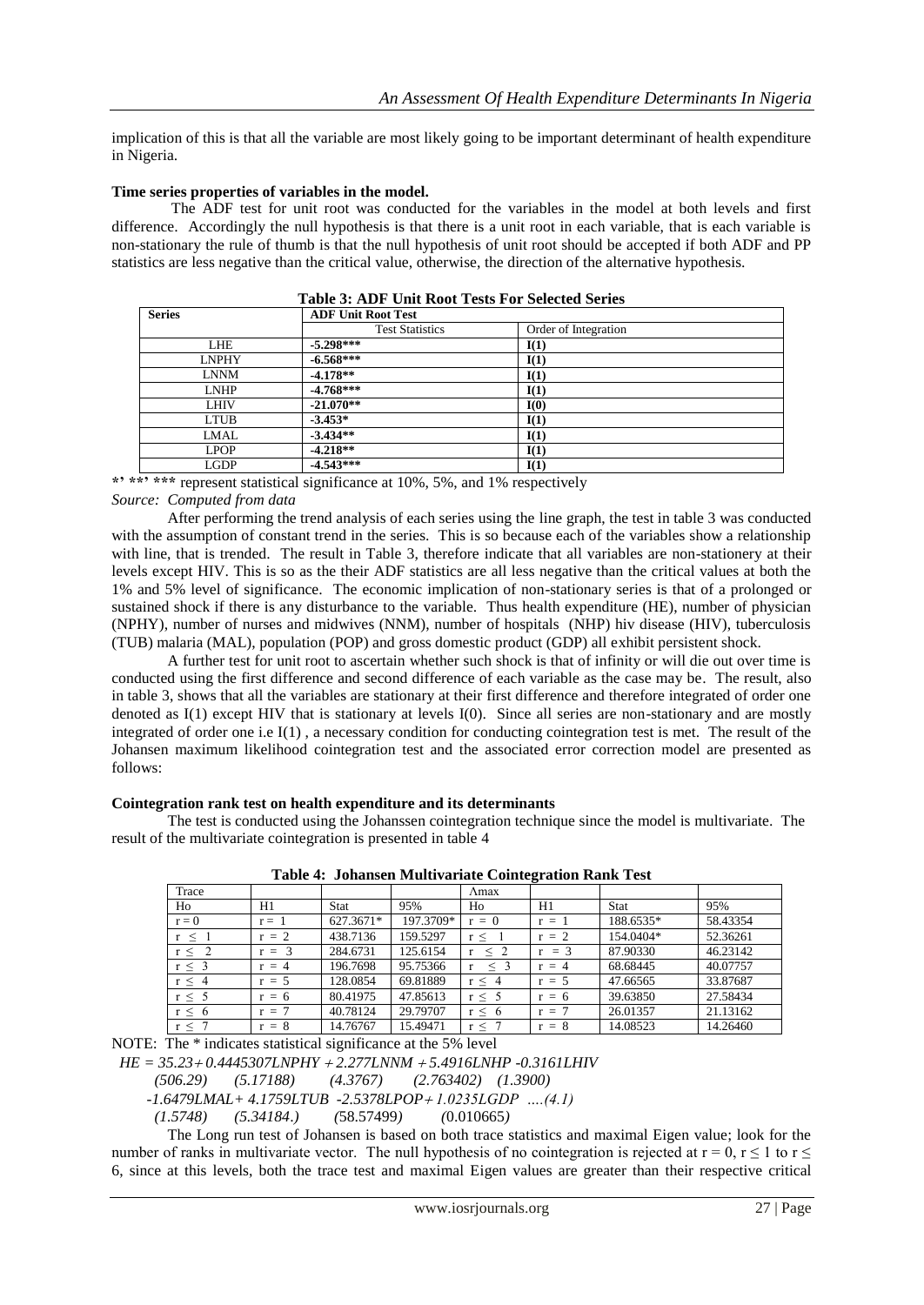values at 5% level of significance. Thus the test indicates 6 cointegrating equations. The evidence of cointegration indicates that all the identified determinants will influence health expenditure. The cointegrating equation normalized to health expenditure is shown in equation 4.1.

From the equation, it is clear that in the long-run, number of physician (NPHY), number of nurses and midwives (NNM), number of hospitals (NHP), tuberculosis (TUB) and gross domestic product (GDP) impact positively on health expenditure during the period under review. While hiv disease (HIV), malaria (MAL), and population (POP) are contrary to expectations by having inverse relationship with health expenditure.

It should be noted that our variables of interest namely NPHY, NNM and NHP showed a direct relationship with the health expenditure this might not be unconnencted with the fact the salaries of health workers are primarily given priority whenever there will be any change in health budget of the country. According to UNICEF (1993) the largest chunk of Nigeria"s health expenditure is allocated for payment of salaries of health workers. Again NHP showed a positive relationship too which simply means that the higher the number of hospital the higher the health expenditures and vice versal, this is also in accordance with the apriori expectation, but UNICEF (1993) again maintained that many of the hospitals in Nigeria were not given enough allocation in the health budget to take care of their maintenance and repairs.

 Out of the three diseases that their prevalence are usually used as health indicators by the WHO that is TUB, HIV and MAL. The result shows that two namely HIV and MAL exhibited a negative relationship with health expenditure. This means that increase in the prevalent rate of these diseases did not, necessarily lead to increase budget allocation to reduce the prevalent rate of these deadly diseases. This is in line with the WHO (2004) report that categorized Nigeria as a country seriously ravaged by the incidence of these deadly diseases. Again, POP this used as a control variable according to our result also demonstrated an inverse relationship. This is an indication that as the population of Nigeria rises every year government has reneged on its responsibilities to increase expenditure on health.

Considering the individual statistical significance of the parameter estimates, our result showed that, parameter estimates of both NPHY and POP are statistically significant at 10% level while parameter estimates of GDP and NHP are statistically significant at 5% level. The rest of the variables are not statistically significant. This is an indication that the four variables have significant impact on health expenditure in Nigeria more than others. The outcome underscores the importance of both salaries of physicians and expenditure on building of hospitals in determining health expenses in Nigeria. A further test to confirm the overall significance of the model was conducted and the result was shown through the F test. The result showed that the model is statistically significant since the F value of 115.45 is significant at 5% level. This is an indication that all the variables identified as the determinants of health expenses as used in the model jointly have significant impact on health expenditure in Nigeria during the period under review.

To corroborate these findings, our result showed that the value of the R square is 0.977. This implies that about 97% variation in health expenditure is explained by the determinants identified. This strongly supports the selection of the variables used in the model. The Durbin Watson value of 1.62 is an indication that the model is not affected by the problem of autocorrelation.

In conclusion, all the variables used as determinants in our model have the expected significant impact on the health expenditure in Nigeria during the period under review

Moreover, the following inferences are drawn from the cointegration rank test.

- (i) The trace test and the maximal Eigen value support the evidence of at least six significant co integrating vectors, which implies the existence of a long-run and stable relationship between health expenditure and the identified determinants;
- (ii) The normalized first cointegrating regression on HE indicates the presence of positive but relatively significant link with numbers of health workers(NPHY and NNM) and number of hospitals (NHP) in Nigerian health sector;
- (iii) Health expenditure shows a negative but not significant relationship with major disease prevalence such as HIV, TUB and MAL.

These findings however are consistent with the findings and opinions of UNICEF and WHO as initially explained in the previous discussions. However, all the variables are not stationary at all levels but at first and second difference as the case may be therefore, we estimate the short-run dynamics that is the error-correction mechanism (ECM). The results are given in Tables 4.5 and 4.6.

#### 4.4 **Error correction mechanism**

The evidence of cointegration indicates that health expenditure will be influenced by all the identified determinants in the long run . When cointegration exists, the Engel-Granger theorem establishes the encompassing power of ECM over other forms of dynamic specification. The ECM is specified in the parsimonious form.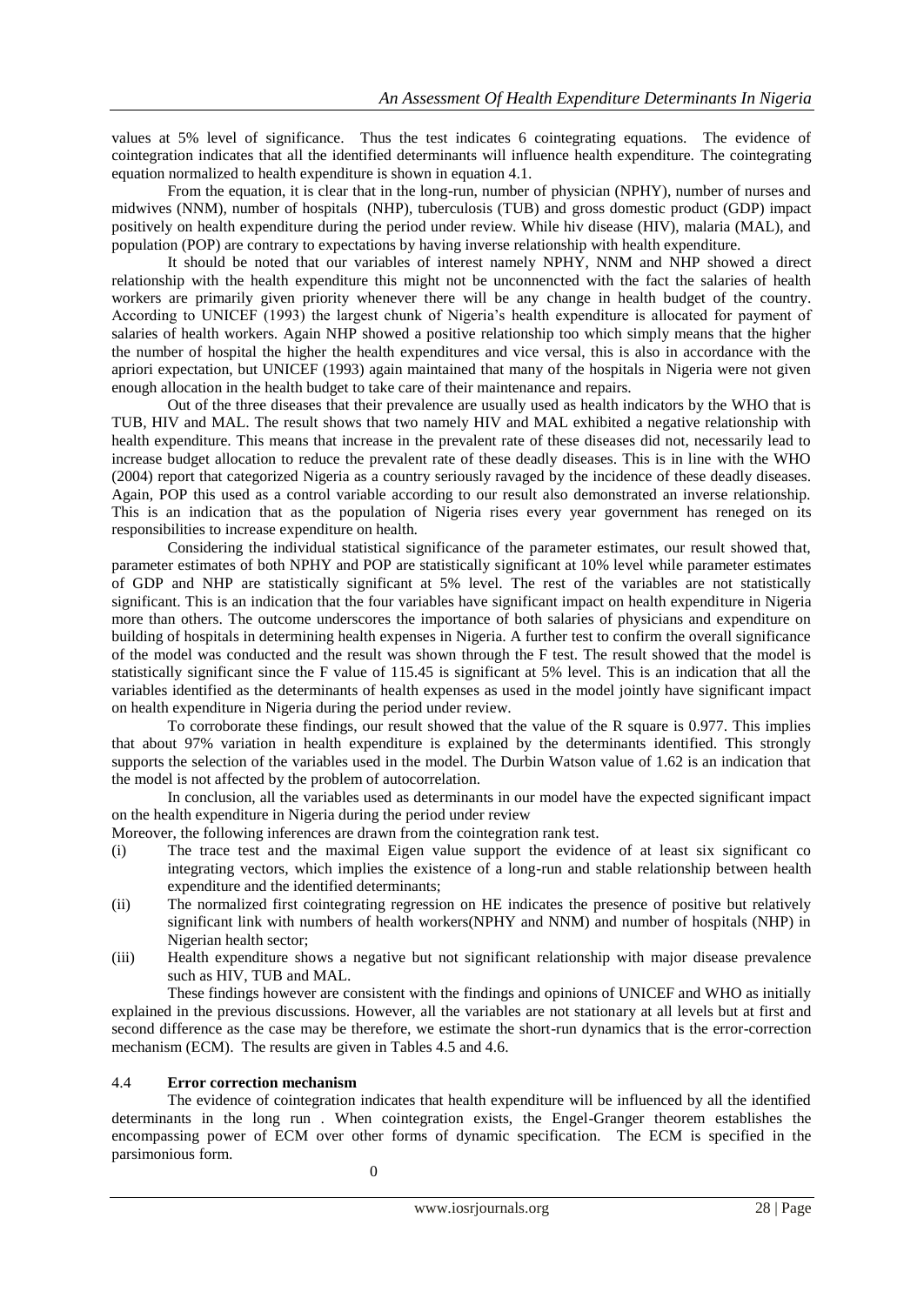| <u>on a macamomo no havuv</u> |              |                  |             |        |  |  |  |
|-------------------------------|--------------|------------------|-------------|--------|--|--|--|
| Variable                      | Coefficient  | <b>Std Error</b> | t-stat      | Prob   |  |  |  |
| $\Delta HE(-1)$               | 0.131474     | 0.709084         | 0.185413    | 0.8552 |  |  |  |
| $\Delta NPHY(-1)$             | 124476.1     | 99783.10         | 1.247467    | 0.2302 |  |  |  |
| $\Delta NPHY(-2)$             | 167472.1     | 77771.74         | 2.153380    | 0.0469 |  |  |  |
| $\Delta NNM(-1)$              | 4747.188     | 13520.03         | 0.351123    | 0.7301 |  |  |  |
| $\triangle NHP(-1)$           | 83500.91     | 76981.95         | 1.084682    | 0.2941 |  |  |  |
| $\Delta POP(-1)$              | $-127.1018$  | 96.56764         | $-1.316195$ | 0.2067 |  |  |  |
| $\triangle GDP(-2)$           | 0.008610     | 0.038343         | 0.224558    | 0.8252 |  |  |  |
| $\Delta HIV(-1)$              | $-1422.009$  | 1205.891         | $-1.179219$ | 0.2555 |  |  |  |
| $\triangle TUB(-1)$           | 5644427.     | 4116841.         | 1.371058    | 0.1893 |  |  |  |
| $\triangle MAL(-2)$           | 462.9733     | 453.3012         | 1.021337    | 0.3223 |  |  |  |
| $ECM(-1)$                     | $-0.631234$  | 0.841225         | 0.750374    | 0.0639 |  |  |  |
| C                             | $4.30E + 09$ | $4.65E + 09$     | 0.924058    | 0.3692 |  |  |  |

**TABLE 6 ECM Parsimonious Model**

 $\mathbf{R}^2 = 0.97$ ; F. stat = 70.77; Prob. of F. stat. = 0.0000

The overall impact of the identified determinants on health expenditure in the short-run is very high the R square is (0.97) in the parsimonious model, it will also be recalled that it was the same value of R square in the long run equation, this is an indication that the strong impact of these determinants on health expenditure in Nigeria is sustained from the short run through the long run.

From the result, ECM (-1) coefficient is used to determine the speed and direction of adjustant to equilibrium when there is disequilibrium. The negative sign in the ECM indicates that the adjustant is in the right direction to restore the long-run relationship. The ECM coefficient in Table 6 is 0.63124, meaning that approximately 63.1 percent feedback from the previous value of health expenditure. The economic implication of this result is straight forward. It implies that there was a disequilibrium in previous health expenditure since ECM coefficient is non-zero in which case, some changes in these determinants are necessary to restore equilibrium since the coefficient of ECM is less than zero.

#### **IV. Conclusion**

The empirical result in this research work has led to some revelations regarding the relationship between the health expenditure and its determinants in Nigeria. Firstly, we can conclude from the findings in this empirical study that their existed a long-run relationship between health expenditure in Nigeria and its major determinants during the period under review. Again, it can be deduced from the results that number of physician (NPHY), number of nurses and midwives (NNM), number of hospitals (NHP) and gross domestic product (GDP) all have a direct relationship with health expenditure in Nigeria. This is an indication that if these variables increase health expenditure will also rise. This corroborates the assertion of UNICEF (1993) that the largest chunk of our health budget in Nigeria are used for payment of salaries of health workers and leave virtually nothing for maintenance and repair of health facilities.

Another important revelation from our result is that two major diseases out of three, that is HIV and MAL together with POP showed an inverse relationship with the health expenditure in Nigeria. On one hand, this simply means that even when the prevalent rates of these diseases are rising, the health expenditure in Nigeria may not rise. Again, it also showed that a rise in population of the country does not necessarily mean rise in expenditure. The implication of this is that a very small amount of our health budget if any at all is allocated to reduce the prevalent rate of these deadly diseases. In addition, number of physician (NPHY), number of hospitals (NHP), gross domestic product (GDP) and population (POP) all individually have significant impact on health expenditure in Nigeria. This showed that they have more influence on health expenditure in Nigeria than others.

Finally, the model passed the overall statistical test of significance. And the result showed that about 97% variation in health expenditure in Nigeria is explained by all the variables used consequently, we can conclude that the variables appeared to be major and important determinants of health expenditure in Nigeria during the period under review and it is important for policy makers to pay more attention to them.

#### **References**

- [1]. Abu N., Abdulahi U. (2010) "Government Expenditure and Economic Growth in Nigeria, 1970-2008: Journal of management science, Vol 2 No. 16.
- [2]. Aguayo-Rico A, Iris A. (2005): Empirical Evidence of the Impact of Health on Economic Growth. American Journal of Economics, Vol 2 No. 28.
- [3]. Alves, D and Belluzzo, W (2005), "Child Health and Infant Mortality in Brazil", Inter-America Development Bank Research Network Working Paper R- 493.
- [4]. Arnand, S. and Ravallion M. (1993), "Human Development in Poor Countries: On the Role of Public Services" Journal of Economics Perspectives  $7(1)$ ,  $135 - 50$ .